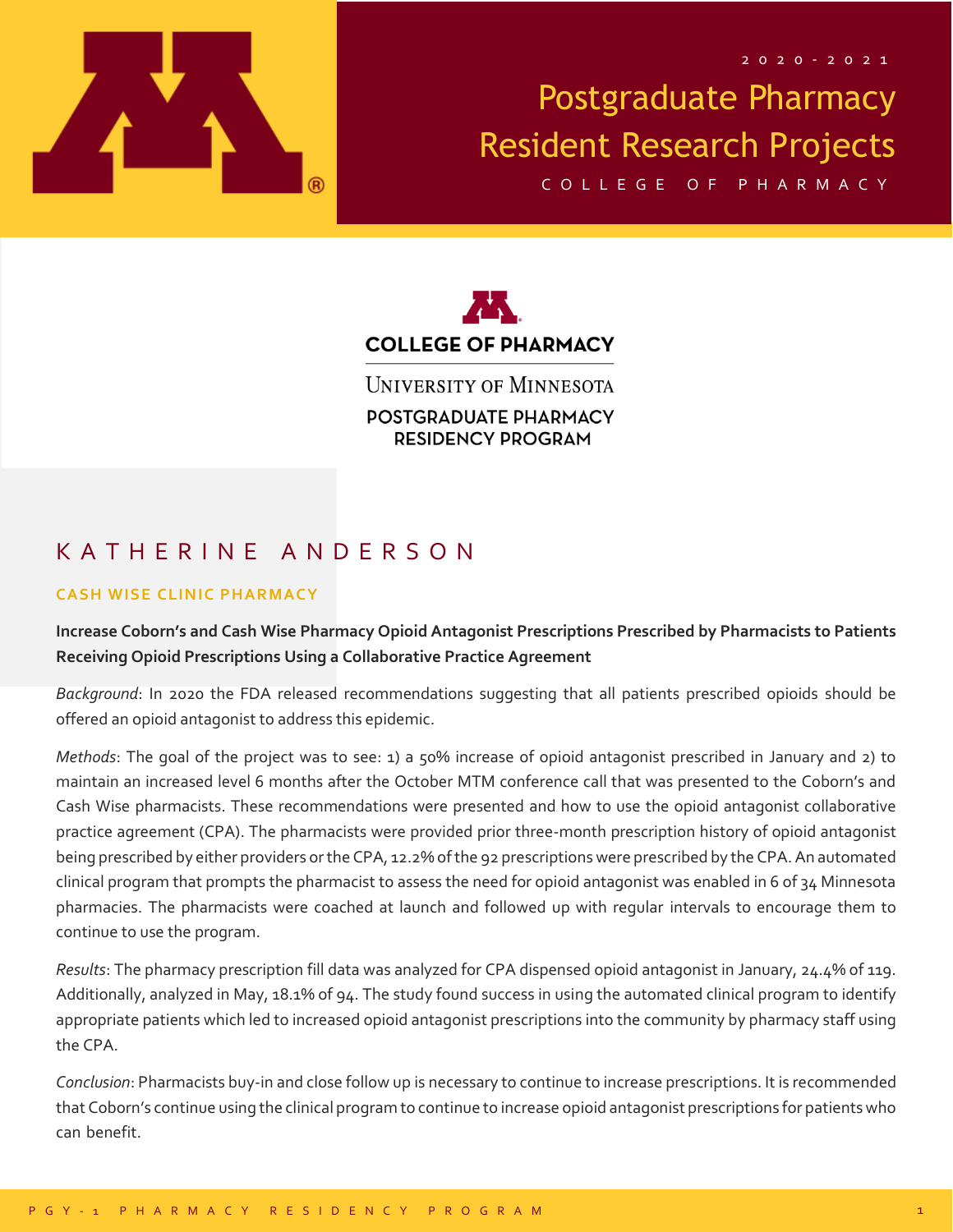C O L L E G E O F P H A R M A C Y

## P A I G E B E H R E N D

#### **PARK NICOLLET HEALTH**

### **Medication Management in Next Generation Accountable Care Organization End-Stage Renal Disease Patients: Optimizing Patient Outreach and Drug Therapy Problem Identification**

*Background/Purpose*: There is currently no proactive outreach to the Next Generation Accountable Care Organization (ACO) ESRD patients by the Medication Therapy Management (MTM) department at Park Nicollet. The primary purpose of this quality improvement project was to evaluate a drug therapy problem (DTP)-risk scoring system for prioritizing outreach to Next Generation ACO ESRD patients on scheduling success rate and number of DTPs per patient per risk group over a 6-month period of time. The secondary purpose was to determine whether an ESRD-specific note template increases DTP identification.

*Methods*: Next Generation ACO ESRD patients without a Park Nicollet MTM visit within the past 24 months were scored using the novel scoring tool and received outreach from the MTM Outreach Coordinator. Visit data was collected from October 5, 2020 to March 31, 2021. The ESRD note template was retroactively applied to 2019 ESRD MTM visits. Outcomes included scheduling success rate, number of DTPs per patient per risk category, and documented versus retrospective DTPs for the 2019 visits.

*Results*: The scheduling success rate among the high-risk patients was higher (52%) than the medium-risk patients (21%). There were 1.6 DTPs per patient in the high-risk group versus 0.7 DTPs per patient in the medium-risk group. An additional 22 DTPs were identified in the 45 MTM visits from 2019.

*Conclusions*: The novel scoring tool was effective in identifying Next Generation ACO ESRD patients at highest risk of a DTP. The use of an ESRD-specific note template resulted in a nearly 2-fold increase in DTP identification.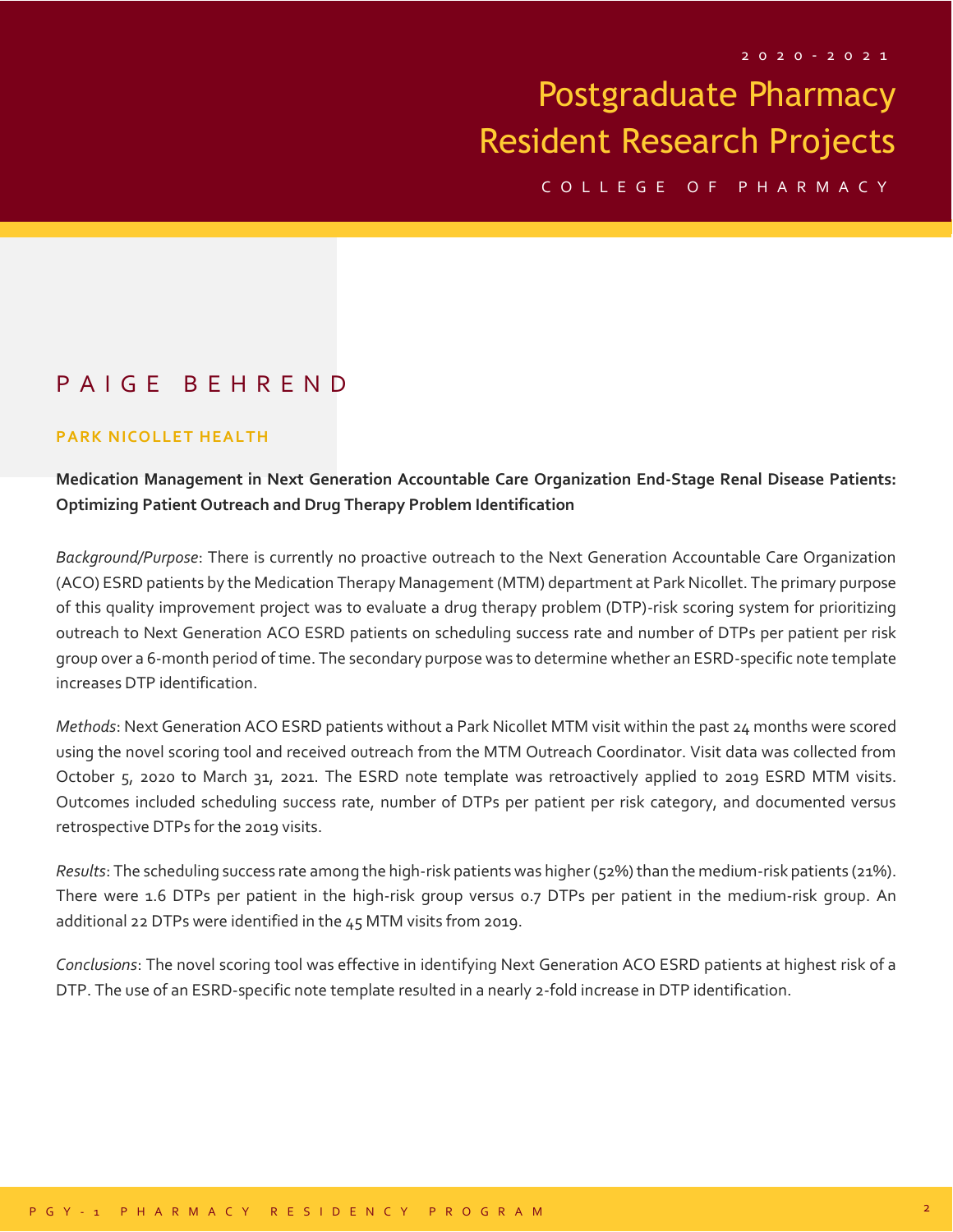C O L L E G E O F P H A R M A C Y

### D A V I D B U N C H

#### **PHARMACEUTICAL LEADERSHIP YEAR 2 - GERITOM MEDICAL, INC**

#### **A Mixed-Methods Evaluation of Clinical Pharmacogenomics Integrated into CMM Services Provided to a Long Term Care/Waivered Facility Patient Population**

*Introduction*: The objectives of this work was to evaluate integrated pharmacogenomic testing through comprehensive medication management pharmacy services within a waivered facility population has an effect on provider perspective on pharmacogenomics, the number of pharmacogenomics recommendations, and the financial sustainability of this practice through coverage conversations with an accountable care organization. Previous literature has explored the utility of pharmacogenomics integration into a comprehensive medication management service within a family medicine clinic, but this process had not been studied in a long term care or waivered facility population.

*Methods*: A process for ordering and approving pharmacogenomics tests was first developed in partnership with a genetic testing company (OneOme). Next a process for analyzing patients for eligibility for testing, testing protocol, and follow-up reporting templates were developed. Once the full process was established, surveys were sent out to prescribers of patients being seen for an upcoming comprehensive medication management visit to assess provider sentiment around pharmacogenomics testing and the pharmacist involvement in interpretation of reports. The pre-surveys were sent out anywhere from a week to a day before. A post survey was also sent out to all providers who received an interpretation report from the pharmacist within 2 months. Data was also collected on the clinical variants that resulted from testing, actionable drug therapy problems that were discovered through testing, and the rate at which providers accepted recommendations based on pharmacogenomic results.

*Results*: In total there were 92 surveys sent out to providers with 16 responses. The respondents were a mix between physicians, nurse practitioners, and a physician's assistant who either practiced in general/family medicine or psychiatry. The majority of respondents had either taken a course or seminar on pharmacogenomics (56%) and had experience ordering a pharmacogenomics test (75%). The largest block of respondents stated that pharmacogenomics was only slightly useful in clinical decision making (44%) and that interpretation by a pharmacist would be modestly influential in clinical decision making (50%). There were 7 post-intervention surveys sent out to the providers that received a pharmacogenomics report (whether they contained specific recommendations to the prescriber or not) with no respondents. There were 11 total tests recommended, but only 4 were accepted and 3 resulted by the conclusion of the study period. There were 4 recommendations made by the pharmacist as a result of these tests with a 100% acceptance rate by the prescribers.

*Discussion*: A large portion of the project was affected by complications due to the COVID-19 pandemic. There were 4 months out of the total 7 month project period that required the pharmacists to devote a majority of their time towards COVID-19 vaccinations, which resulted in a low number of tests completed. Also, due to COVID-19 restrictions a focus group with the accountable care organization was unable to be conducted. The results of the pre-survey showed a potential reluctance by prescribers to utilize pharmacogenomics for clinical decision making or to consult a pharmacist for interpretation of results. The effect of the pharmacist's intervention on prescriber perception was inconclusive due to a low response rate for the post-intervention survey. The 100% acceptance rate of recommendations is encouraging for the future of this program.

*Conclusion*: Despite the interruption of the COVID-19 pandemic during this project, a pharmacogenomics program was successfully integrated into the comprehensive medication management program at the long term care pharmacy. The program and data collection will continue, including assessment of provider perception post-intervention.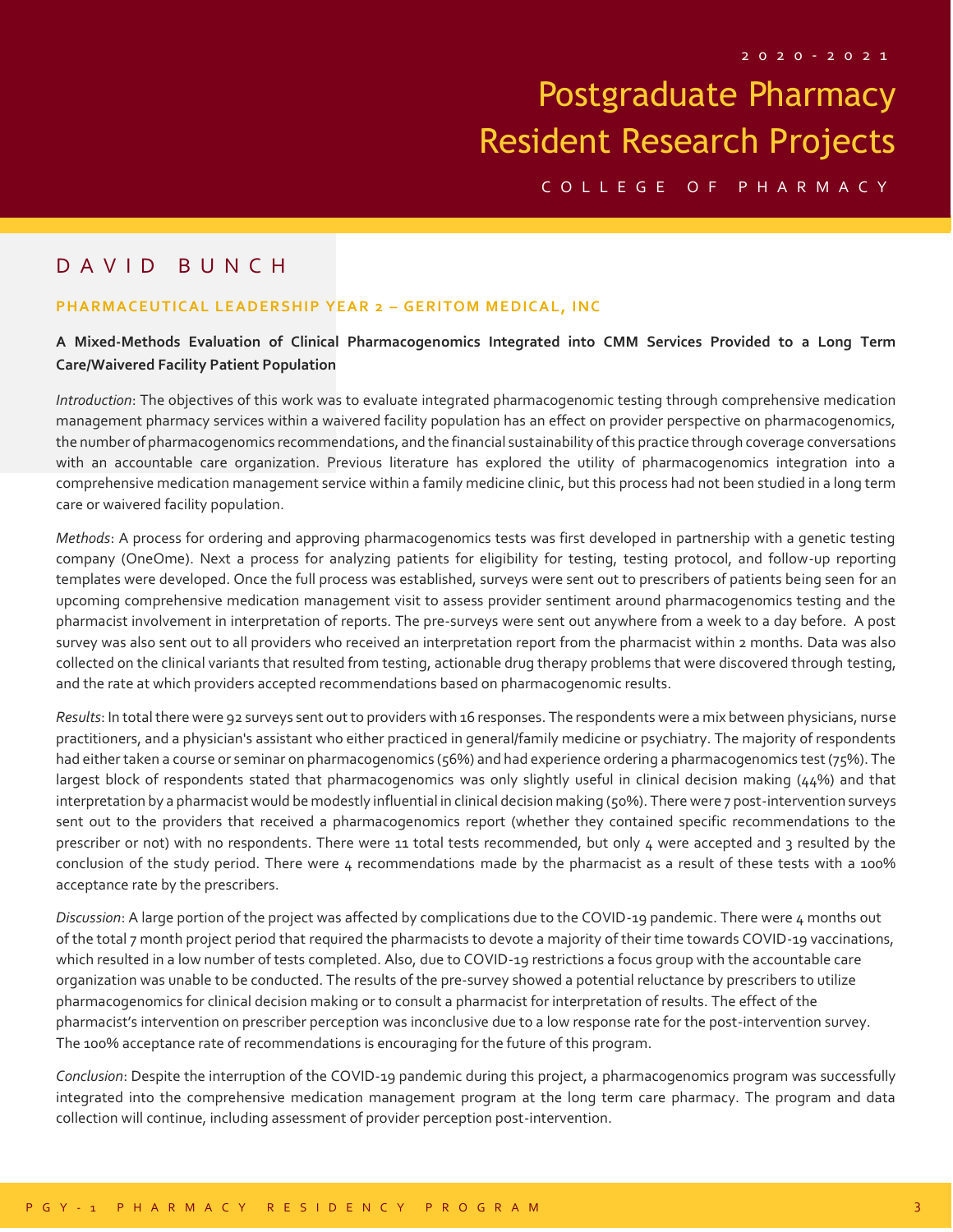C O L L E G E O F P H A R M A C Y

## A T H E N A C A N N O N

#### **PHARMACEUTICAL LEADERSHIP YEAR 1 - B ROADWAY**

**Pharmacist-Led Quality Improvement Project to Increase Monitoring for Metabolic Syndrome among Patients on Antipsychotic Medications in a Family Medicine Clinic**

*Purpose/Background*: A 2019 guideline recommends initial and continuous monitoring of cardiometabolic risk factors in patients on antipsychotics. The goal of the project was to increase the percentage of patients on antipsychotics who are monitored according to the current recommendations by 50% by May 2021.

*Methods*: Patients prescribed antipsychotics from January 2020 to January 2021 were identified and reviewed for cardiometabolic monitoring. Patients met the recommended monitoring criteria when all four cardiometabolic risk factors (blood pressure, glucose, lipids, and weight) were assessed at the recommended time frames. Education was provided from January to May to physicians via verbal and digital education. A best practice alert (BPA) was created to flag patients in need of monitoring. The percentage of patients achieving monitoring recommendations was calculated in March and May 2021 and compared to baseline. Secondary outcomes included the percentage of patients monitored for each cardiometabolic risk factor and percentage diagnosed with hypertension, diabetes, or dyslipidemia who were uncontrolled.

*Results*: Four hundred and seventy-one patients were identified at baseline. The percentage of patients who had received monitoring of all four cardiometabolic risk factors was 2.12% at baseline and 3.72% in May (a 75% percent increase). At the end of the study period, the percentage of patients with monitoring for glucose, weight, blood pressure, and lipids were 18%, 10%, 20%, and 7%, respectively. The percentage of patients with uncontrolled diabetes, hypertension, or hyperlipidemia are 41%, 81%, and 98%, respectively.

*Conclusions*: A pharmacist-led continuous quality improvement project increased cardiometabolic monitoring in primary care patients on antipsychotics.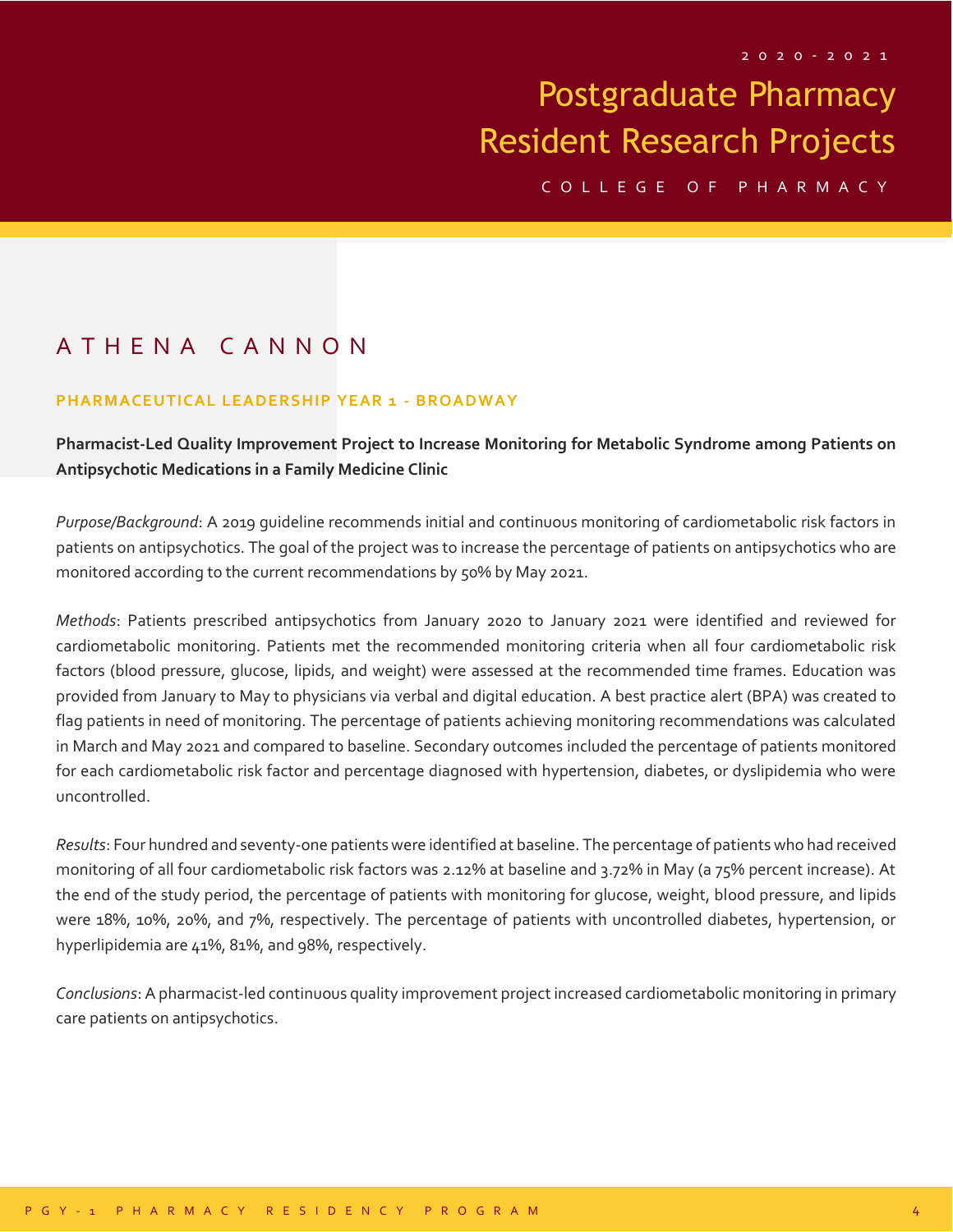C O L L E G E O F P H A R M A C Y

### E M I L Y E V A N

#### **COMMUNITY-UNIVERSITY HEALTH CARE CENTER**

### **Expanding and Implementing a Protocol to Ensure Appropriate Metabolic Monitoring in Patients on Antipsychotic Medication Therapy**

Metabolic adverse effects related to antipsychotic medications have been well established as a serious consequence of their use. In 2013, a consensus panel issued recommendations for monitoring parameters and their frequency of measurement. The aim of this project was to increase compliance by 20% for clinically appropriate metabolic monitoring for patients with active long-acting injectable antipsychotic medication orders at the Community-University Health Care Center. This project included reviewing and updating the clinic protocol, identifying patients actively using long-acting injectable antipsychotics, providing education to a variety of care team members at the clinic, and performing a baseline chart review to determine the rates of monitoring. After two months, the charts of these patients were reviewed to assess monitoring progress and determine ways to make the workflow more effective and sustainable going forward. The percentage of patients with complete, up-to-date metabolic monitoring parameters increased from o to 23% (13 of 55 patients). In addition to this improvement, added benefits of engaging patients in their care and ensuring they were receiving adequate primary care were also seen. This project met the aim of increasing metabolic monitoring compliance by 20%, and future efforts will include exploration of ways to sustain these rates, including the potential for tools within the electronic health record.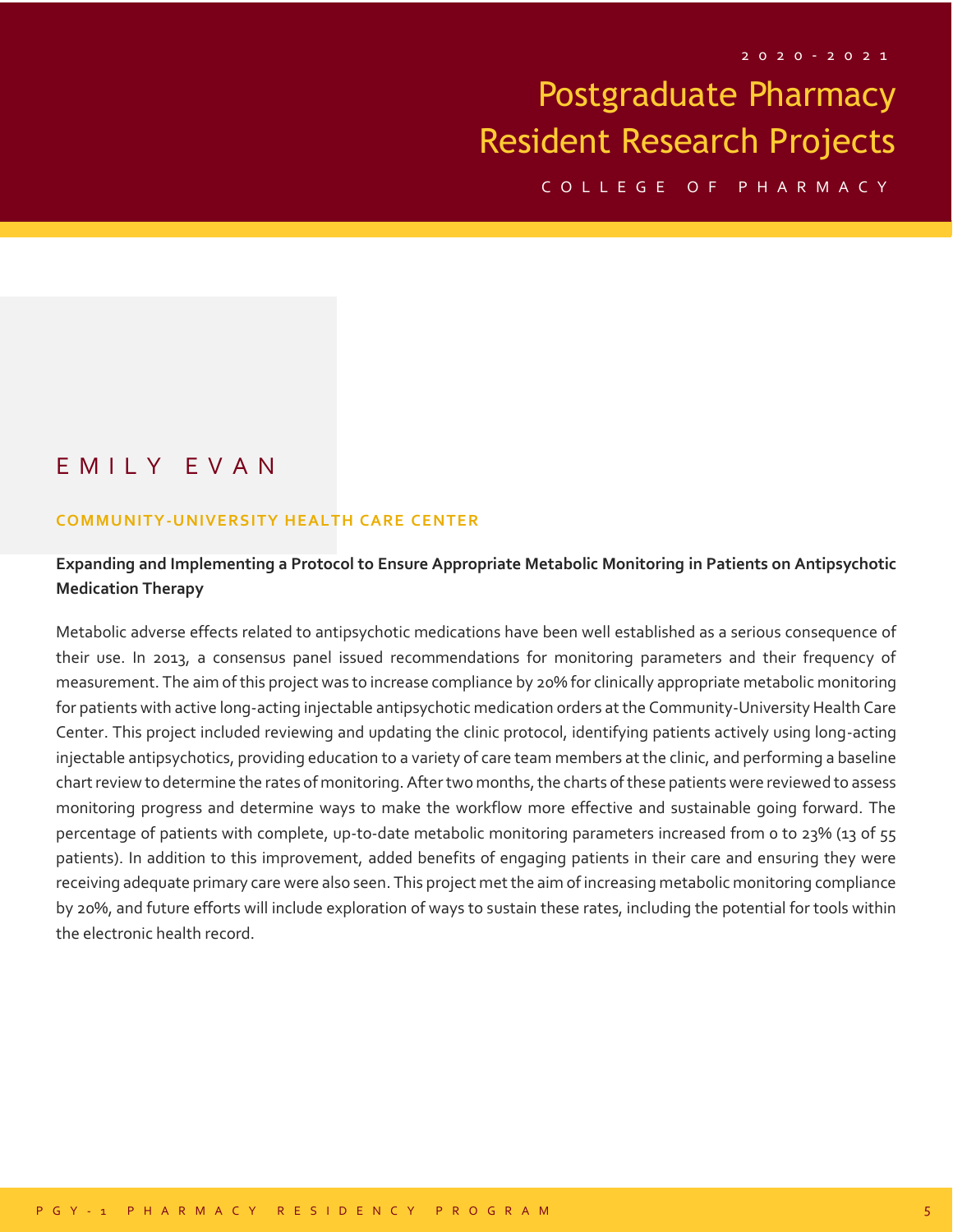C O L L E G E O F P H A R M A C Y

### B R I A N N A F E R R E L L

#### **ESSENTIA HEALTH SERVICES**

#### **Provider Knowledge and Satisfaction with Medication Therapy Management in a Primary Care Setting**

*Purpose*: The purpose of this study was to evaluate primary care provider knowledge and satisfaction with the Essentia Health MTM program.

*Methods*: This study was a 12-question cross-sectional electronic survey. The following question formats were used: select-all, scale from 0-10, Likert scale (1=strongly disagree; 5=strongly agree), and open-ended. The survey was emailed to 409 Essentia Health family medicine and internal medicine physicians and advance practice clinicians in January 2021. The independent variable was the respondents' level of direct access to MTM.

*Results*: Among 142 respondents (33.1% response rate), nearly half of respondents (47.2%) have had at least one positive experience with MTM, and 45.8% consider MTM services to be valuable. Respondents agree that having a pharmacist clinician as part of the primary care team has helped their patients understand their medications and make progress towards their health goals. This was statistically significant across all three independent variables (median score 4). Median scores for overall satisfaction with the MTM program and satisfaction with the communication received from a pharmacist clinician were 9 and 10, respectively, and were significantly higher for those who have made a referral to a pharmacist clinician for MTM and for those who have access to a pharmacist clinician on site (p-value 0.008 and <0.001, respectively).

*Conclusions*: Primary care providers at Essentia Health are satisfied with the MTM program. This survey indicates that most providers agree that pharmacist clinicians help patients progress towards their health goals. Greater direct access to a pharmacist clinician appears to correlate to greater satisfaction and knowledge of MTM at Essentia Health.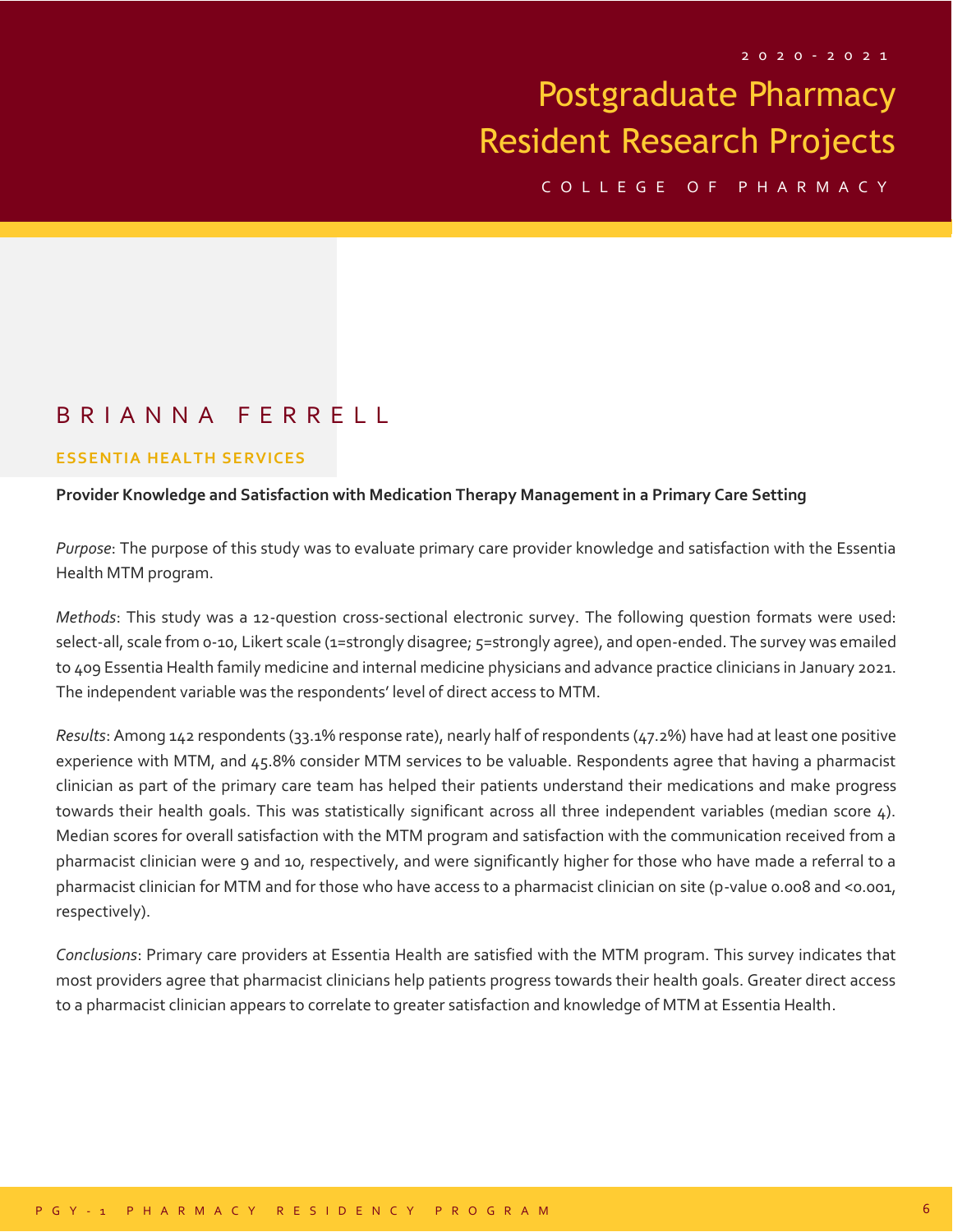C O L L E G E O F P H A R M A C Y

## T A Y L O R G R U P A

#### **ESSENTIA HEALTH SERVICES**

### **Evaluation of Knowledge, Confidence, and Satisfaction with Real-Time Pharmacy Benefits Tool among Ambulatory Care Prescribers**

*Background/Purpose*: Medication cost transparency when ordering medications helps prescribers determine the overall value of a medication and reduce non-adherence due to cost. It also aids in choosing high-value medications to best steward healthcare resources. The purpose of this study is to evaluate prescriber knowledge, confidence, and satisfaction with a real-time pharmacy benefits tool. The aim of this tool is to provide visibility of ambulatory patients' insurance coverage and co-payments of medications prior to submitting medication orders to the pharmacy.

*Methods*: This study was planned as mixed-methods survey of prescribers before and after the implementation of the pharmacy benefits tool. The study population included physicians, advanced practice clinicians, and clinical pharmacists who prescribe outpatient medications. The initial, 12-question survey was electronically distributed to 1775 health care providers in November 2020. Results were used to develop provider education prior to the real-time pharmacy benefits tool go live. A post-survey was planned for March 2021; however, the timeline has been delayed due to COVID-19.

*Results*: Among 205 survey respondents (response rate 12%), 53.7% identified as physicians, 31.2% as nurse practitioners, 13.2% as physician assistants, and 2.0% as clinical pharmacists; 32.2% practiced in family medicine, 25.4% in non-surgical specialties, 14.6% in surgical specialties, and 2.9% in emergency or urgent care settings. Participants estimated they would use the real-time pharmacy benefit tool to support decision-making when prescribing outpatient medications a median of 64% (IQR 45%) of the time. Participants rated satisfaction with resources currently available to determine medication cost to the patient, on a scale from 0 = Extremely Dissatisfied to 10 = Extremely Satisfied, with a median of 3.0 (IQR 4.0). When asked about recommendations for successful integration of the tool into daily practice, 14% of respondents desired more information, education, and training.

*Conclusions*: Real-time pharmacy benefits tools aid in determining overall value of a medication and reduce nonadherence to medications. The survey, distributed to prescribers of outpatient medications, indicated providers estimated using a real-time pharmacy benefits tool over 60% of the time in their practice. Additionally, participants felt more education or training was needed to successfully integrate a real-time pharmacy benefits tool into their practice.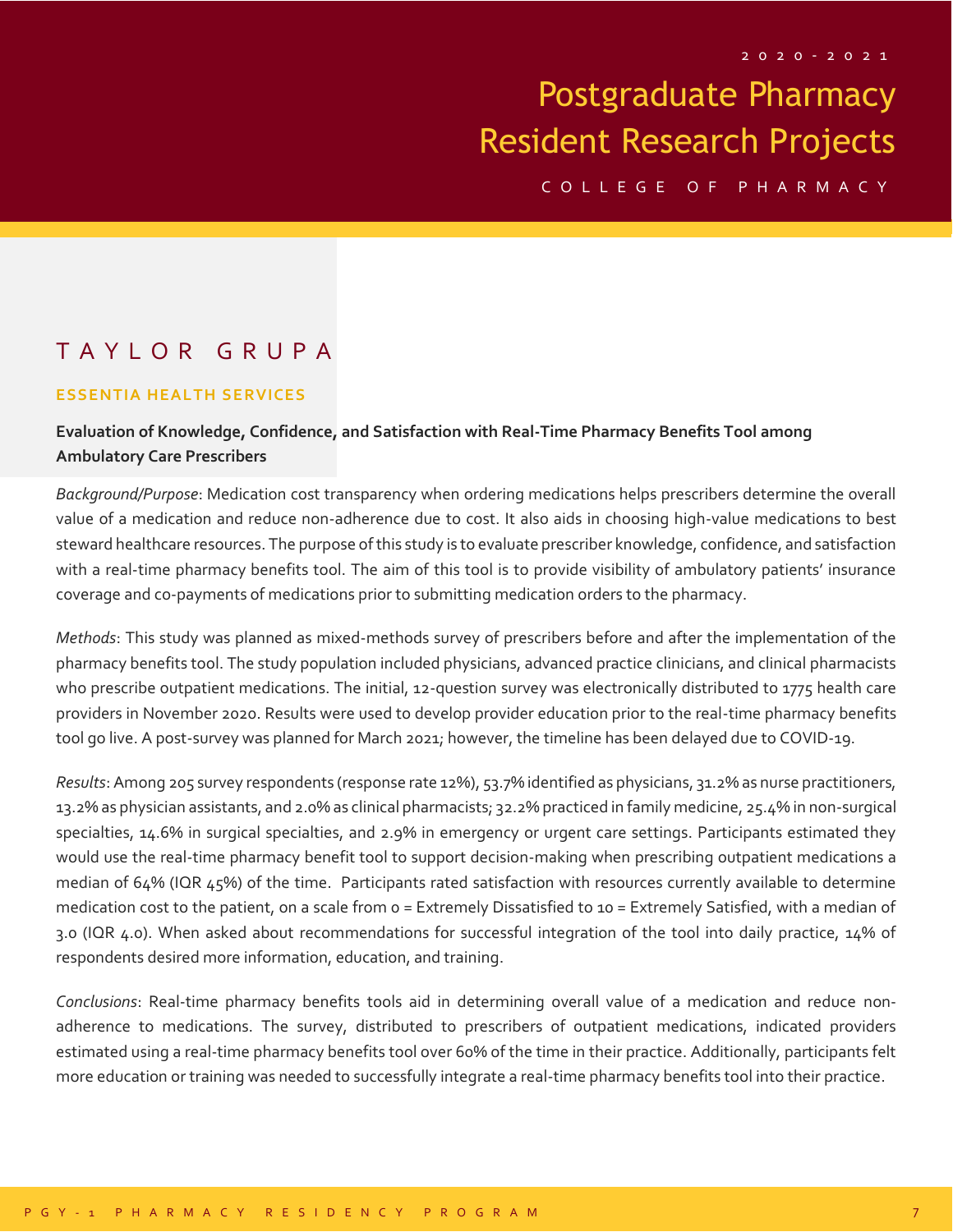C O L L E G E O F P H A R M A C Y

### A N N A I N S L E Y

#### **WELIA HEALTH**

### **Implementation of a Pharmacist-Led Virtual Medication Therapy Management Service in a Rural, Critical Access Healthcare System**

*Purpose*: Rural patients often experience factors limiting access to care. Therefore, there was an established need to be able to provide continuous medication therapy management (MTM) services to patients at Welia Health. This continuous quality improvement project shows the patient care impact of implementation of virtual MTM services in a rural, clinic based MTM program.

*Methodology*: Patients referred to the MTM clinic with access to a smartphone, computer or tablet were eligible to participate. Patients were voluntarily scheduled for virtual visits. At the conclusion of the virtual visit, patients were surveyed about their satisfaction. Data on number of visits and type of medication therapy problems (MTPs) was collected and compared with those of the same time period in the previous calendar year.

*Results*: Seventy-four MTM visits were conducted in 2020, compared to 105 visits in 2021. In-person visits made up 97% of visits in 2020, compared to 42% of visits in 2021. A total of 312 MTPs were identified in 2020, compared to 397 MTPs in 2021. Data showed pharmacists identified the same general medication related needs between in-person and remote visit types during 2021. Limited data suggest patients find this service convenient and comfortable.

*Conclusion*: Data suggests remote visit types meet the in-person standard of care at Welia Health. Additionally, patients found this visit type convenient and comfortable. Several barriers and benefits were identified and addressed throughout the study period. We determined remote visits positively impacted the Welia Health pharmacist's ability to provide continuous and quality care to patients.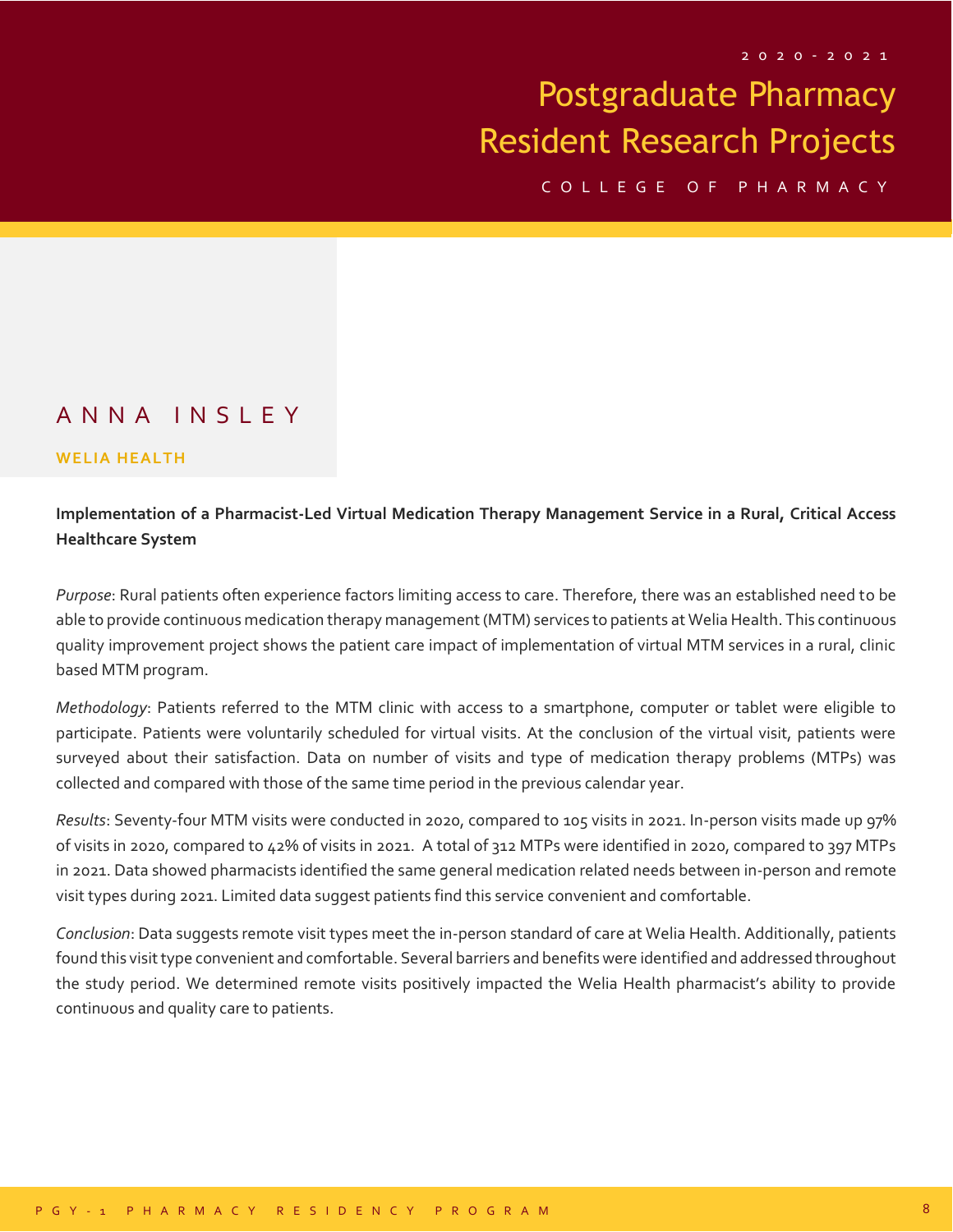C O L L E G E O F P H A R M A C Y

## T I M O T H Y I S D A H L

#### **MINNESOTA COMMUNITY CARE**

#### **Ferrous Sulfate Prescribing Optimization – A Continuous Quality Improvement Project**

*Objective*: To assess the effectiveness of multiple forms of communications in changing prescribing practices of Minnesota Community Care (MCC) providers. The project focused on increasing the percentage of new oral iron prescriptions dosed as every other day (QOD) by 100% and decreasing the percentage of new prescriptions dosed two times daily (BID) by 50% over a three month period, comparing the efficacy of multiple interventions.

*Methodology*: Two interventions were given to prescriber groups at the La Clinica (email intervention and EMR update) and East Side (in-person meeting and EMR update) clinics from January to March 2021. The primary outcome was analysis of the efficacy of each intervention in changing provider prescribing patterns. The secondary outcome focused on assessing the percent change in prescribing trends at each site between the start and end of the project to determine how willing providers are to change their prescribing.

*Results*: Both EMR and email communications were effective, leading to an increase of over 200% in QOD prescriptions at both sites and decrease in BID prescribing of 18% at East Side and 31% at La Clinica. In-person communication was ineffective, with no change in QOD prescribing.

*Conclusion*: Providers at Minnesota Community Care are open to receiving therapeutic recommendations from the pharmacist staff from multiple forms of communication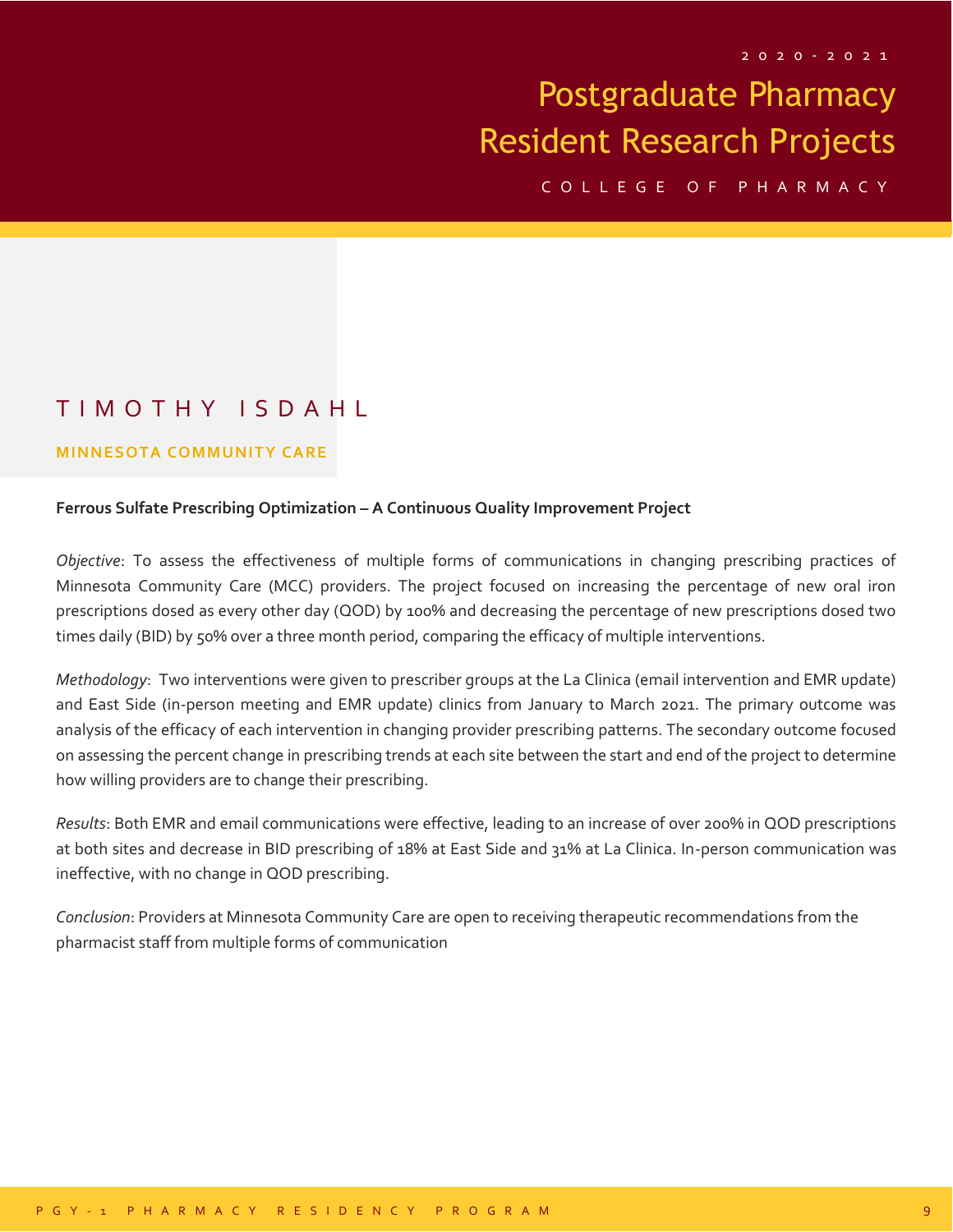C O L L E G E O F P H A R M A C Y

## A S H L E Y J E N S E N

#### **NEW ULM MEDICAL CENTER**

#### **Impact of Comprehensive Medication Reviews on Hypertension Care in a Rural Primary Care Setting**

*Purpose*: To integrate a pharmacist within the New Ulm Medical Center's (NUMC) Hypertension Clinic to perform an average of five initial comprehensive medication reviews (CMRs) per week from December 1, 2020 to March 31, 2021.

*Methodology*: Patients were referred to the NUMC Hypertension Clinic by primary care providers (PCP). Eligible patients were 18 years or older with seven or more medications or three or more hypertension medications. The pharmacist prospectively reviewed the Hypertension Clinic schedule and offered a CMR visit to eligible patients. The primary outcome of the study was the average number of initial CMRs completed on a weekly basis from December 1, 2020 to March 31, 2021. Secondary outcomes included the quantity and type of drug therapy problems (DTPs) identified and resolved by the pharmacist. A DTP was defined as resolved when the pharmacist recommendation was accepted by both the patient and the PCP and appropriate adjustments medication were made.

*Results*: The average number of initial CMRs performed per week was 2.3. The pharmacist identified 95 DTPs with 98% of them being resolved. Of the DTP types identified, the two most common were indication  $(45%)$  and effectiveness (27%). The average blood pressure reduction was (-) 20 mmHg and (-) 6 mmHg for systolic and diastolic respectively and the majority (89%) of patients had CMR as a covered benefit.

*Conclusion*: A pharmacist can have a positive impact on improving patient outcomes by identifying and resolving drug therapy problems, assuring an accurate medication list, and improving blood pressure control.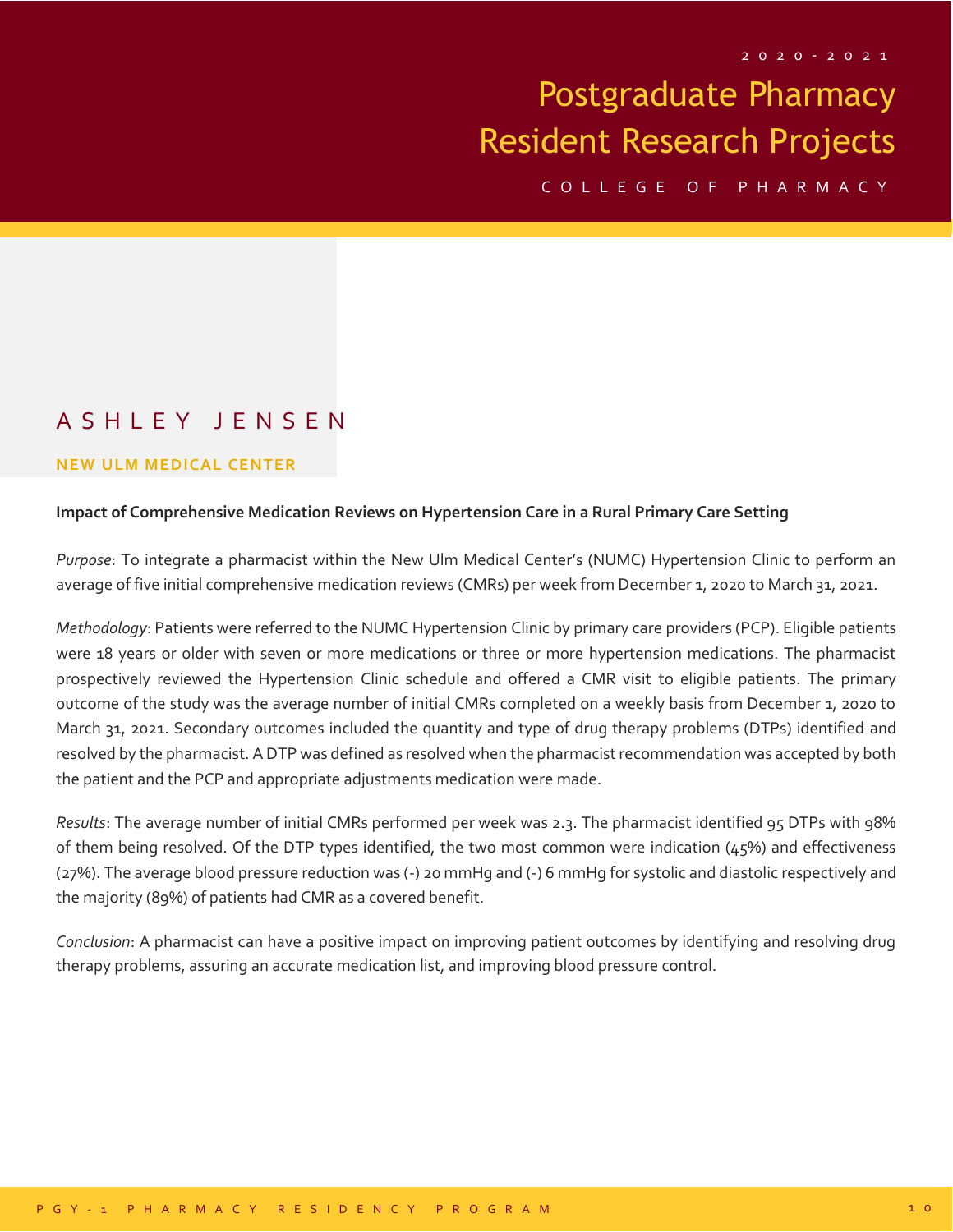C O L L E G E O F P H A R M A C Y

## S A R A M A K I

#### **PHARMACEUTICAL LEADERSHIP YEAR 2 - NORTH MEMORIAL BLAINE**

**Implementation of Pharmacist-Led Continuous Glucose Monitoring (CGM) Workflow for Adult Patients with Type 2 Diabetes in a Primary Care Clinic**

Implementation of Pharmacist-Led Continuous Glucose Monitoring (CGM) Workflow for Adult Patients with Type 2 Diabetes in a Primary Care Clinic

Continuous glucose monitoring (CGM) systems have been shown to improve A1c control and decrease time spent in hypoglycemia in adult patients with type 2 diabetes on oral antidiabetic agents, insulin, or both. However, CGM is often not effectively employed in primary care clinics due to competing priorities, lack of familiarity, and unclear workflows.

This project uses quality improvement strategies including a driver diagram and PDSA cycles to design, implement, and measure the impact of a pharmacist-led CGM workflow. Successes include improved A1c in those who had at least one CGM interpretation by a clinical pharmacist, high patient satisfaction, and establishment of a sustainable referral source for continued clinical pharmacist services. Barriers to efficient implementation of CGM include variability in prescribing and dispensing, lack of or complicated requirements for insurance coverage, and accessibility and inconsistency of technology.

Overall, CGM is a valuable tool to improve quality of care and yield high patient satisfaction in adults with type 2 diabetes within a primary care setting. Standardized processes support increased adoption of CGM and should continue to be refined for optimal efficiency within one clinic, with the possibility of expansion across the North Memorial system.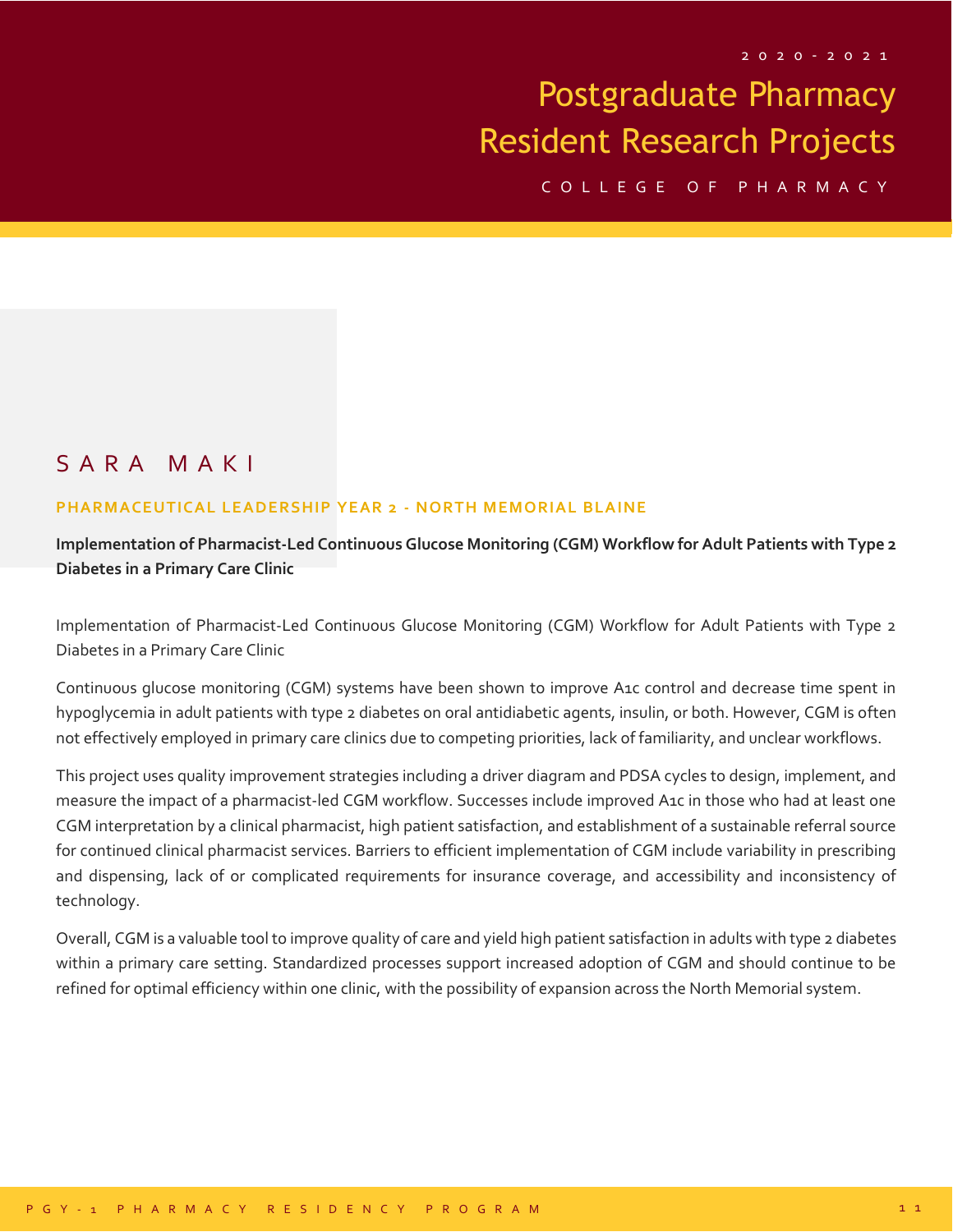C O L L E G E O F P H A R M A C Y

## L A U R E N M A R T E N S

#### **CENRACARE – ST. CLOUD**

#### **The Clinical and Financial Impact of Continuous Glucose Monitor Use within the CentraCare Family Health Clinic**

*Background/Purpose*: The use of continuous glucose monitors (CGMs) can provide patients with convenient testing and access to comprehensive data. Ambulatory pharmacists providing billable CGM services also provides opportunity for reimbursement in the clinic setting. The purpose of this study was to determine the revenue generated from CGM services and clinical patterns associated with CGM use.

*Methodology*: This study was approved by CentraCare's Institutional Review Board (IRB) and was deemed not to be Human Research by the University of Minnesota IRB. Patients included were at least 18 years old and seen by a Family Health Clinic (FHC) pharmacist for a CGM related service 7/1/20- 3/31/21. Patients without follow-up after CGM initiation were excluded. A chart review was done to collect Current Procedural Terminology (CPT) codes billed, interventions made, and A1c changes. Financial data was obtained from a report with specific information for each CPT code.

*Results*: A total of 30 patients met inclusion criteria, seven of which were excluded. A total of \$6719.34 was charged for the 95249 and 95251 codes, and the expected reimbursement was \$2740.94. The FHC has a high Medicaid population which may affect reimbursement rates. The most common intervention made was increasing long-acting/intermediate/ premixed insulin. Of patients that were seen for both initiation and follow-up, a majority of patients did see A1c lowering to some degree.

*Conclusions*: Pharmacist provided CGM services generate revenue to support their role and provide opportunities to make interventions to improve patients' hemoglobin A1c.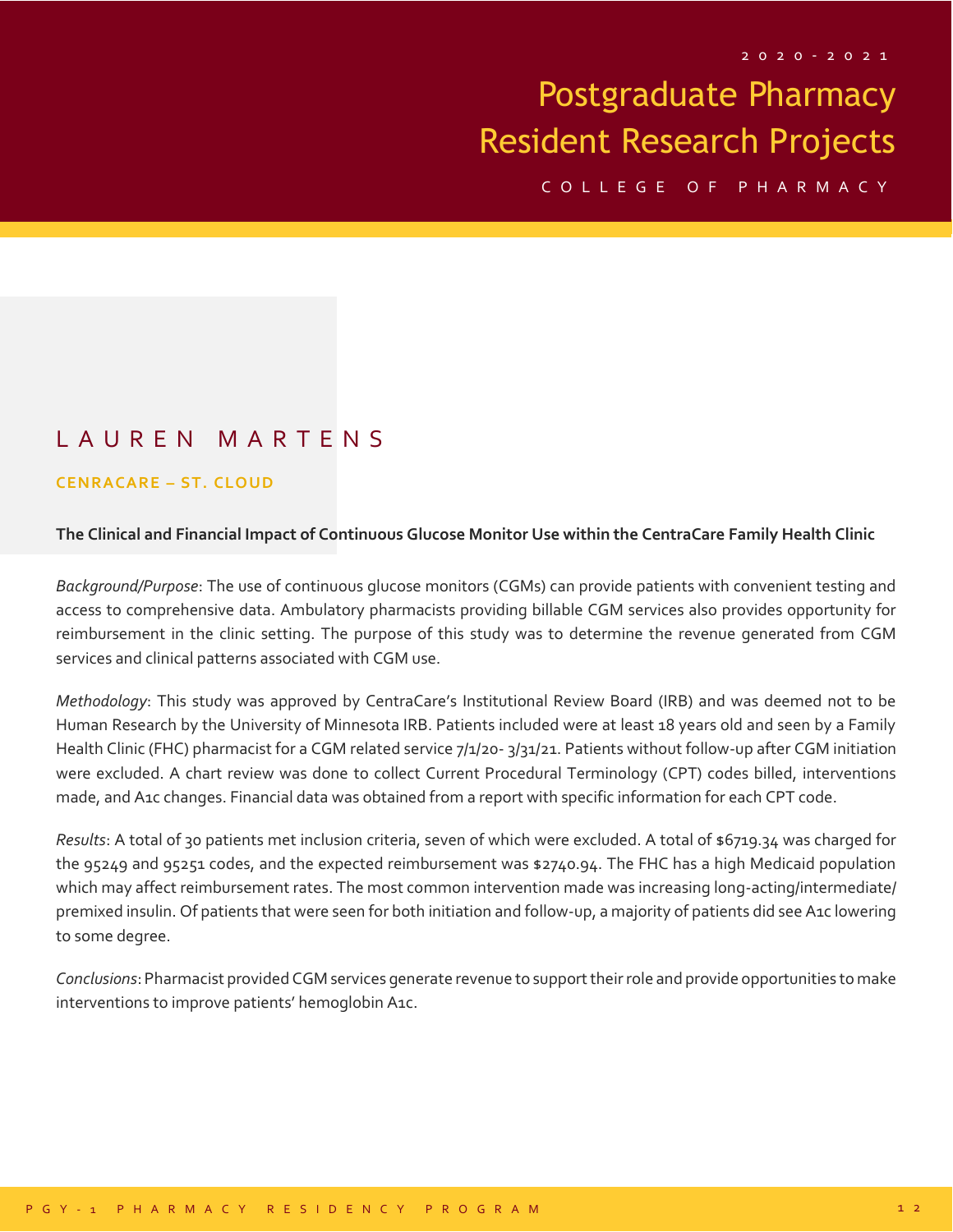C O L L E G E O F P H A R M A C Y

## A N N N A G L E

#### **PHARMACEUTICAL LEADERSHIP YEAR 1 - S MILEY'S**

#### **Improving Patient Blood Pressure Control through Self Blood Pressure Monitoring**

*Purpose*: The purpose of this continuous quality improvement (CQI) project was to examine the impact of self monitored blood pressure (SMBP) and pharmacist intervention on blood pressure (BP) control. The aim was to increase the number of patients at goal BP by 25% over a six-month period.

*Methods*: Across four clinics, patients with hypertension or elevated BP readings were supplied a home BP monitor. Patients were identified and followed by a pharmacist to help manage BP over a six-month period. BP readings at the time monitors were supplied were compared to most recent readings. Those patients who had at least one intervention with a pharmacist were also identified. Subgroup analysis of those patients also diagnosed with diabetes was also performed.

*Results*: At the end of the study period, 121 patients were given BP monitors. Of these, 64% were found to be at a goal of <140/90 mmHg. Of the 121 monitors given to patients, 82 (68%) of the patients had at least one intervention by a pharmacist and of that group, 72% were at goal BP at the end of six months. Of the patients who also had diabetes (55 of those followed), 67% were found to be at goal. Of this subset,  $45(82%)$  had at least one intervention with a pharmacist and of these, 76% were at goal BP at the end of the study period.

*Conclusion*: SMBP helped patients to reach their BP goals, and an increased number of patients were at goal with pharmacist intervention.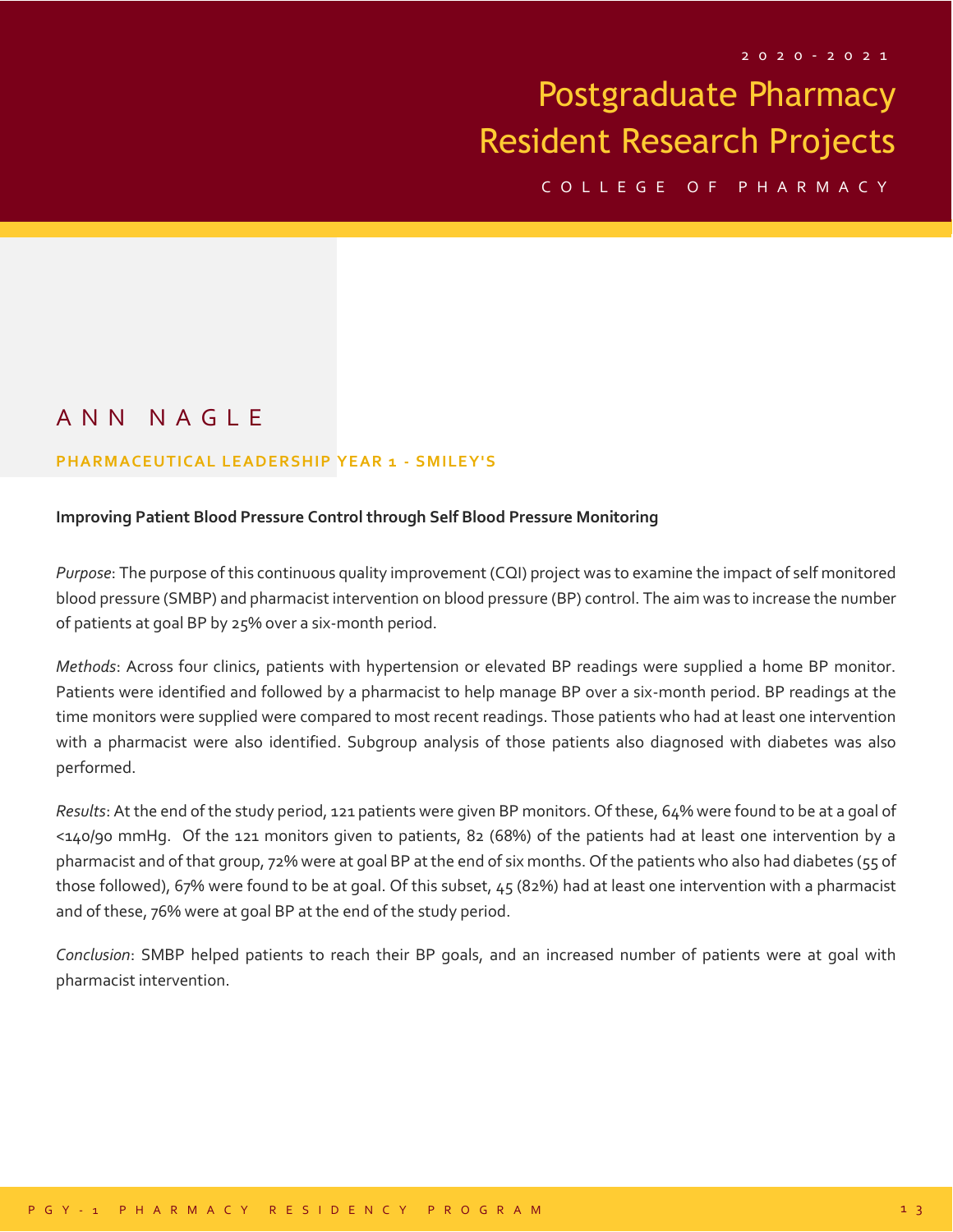C O L L E G E O F P H A R M A C Y

### R A D H I K A P A T E L

#### **MINNESOTA COMMUNITY CARE**

**Integrated Pharmacy Services to Support Pre-exposure Prophylaxis (PrEP) Maintenance at a Federally Qualified Health Center: A Needs Assessment**

*Background/Purpose*: The goal of this project was to enhance adherence rates for PrEP therapy to greater than 0.8 as measured by medication possession ratio (MPR) and proportion of days covered (PDC) in an underserved patient population by May 2021.

*Methodology*: A survey was created to identify top barriers for PrEP adherence. Patients who were taking PrEP were contacted by phone in January 2021 and asked about the following barriers for adherence: cost, stigma associated with HIV, non-compliance, assuming that PrEP is no longer needed, side effects, laboratory monitoring, and appointment access. Patients were included if they had been taking PrEP for three months or longer within the past year. A drug usage report for FDA-approved PrEP regimens was generated from 12/01/2019-12/01/2020. Adherence rates were calculated by determining the medication possession ratio (MPR) and proportion of days covered (PDC) in April 2021 and May 2021.

*Results*: Eleven patients were included in the study. Four (36%) responded with each patient reporting a different top barrier, including needing an American Sign Language interpreter, having difficulties getting refills in a timely manner, experiencing side effects, and feeling uncomfortable around nursing staff when discussing HIV. The average MPR was 0.7 and average PDC was 0.6 in April 2021. In May 2021, the average MPR and PDC were both 0.5.

*Conclusion*: The findings from this project identified opportunities for pharmacists to enhance the quality of care for PrEP patients and help improve adherence rates.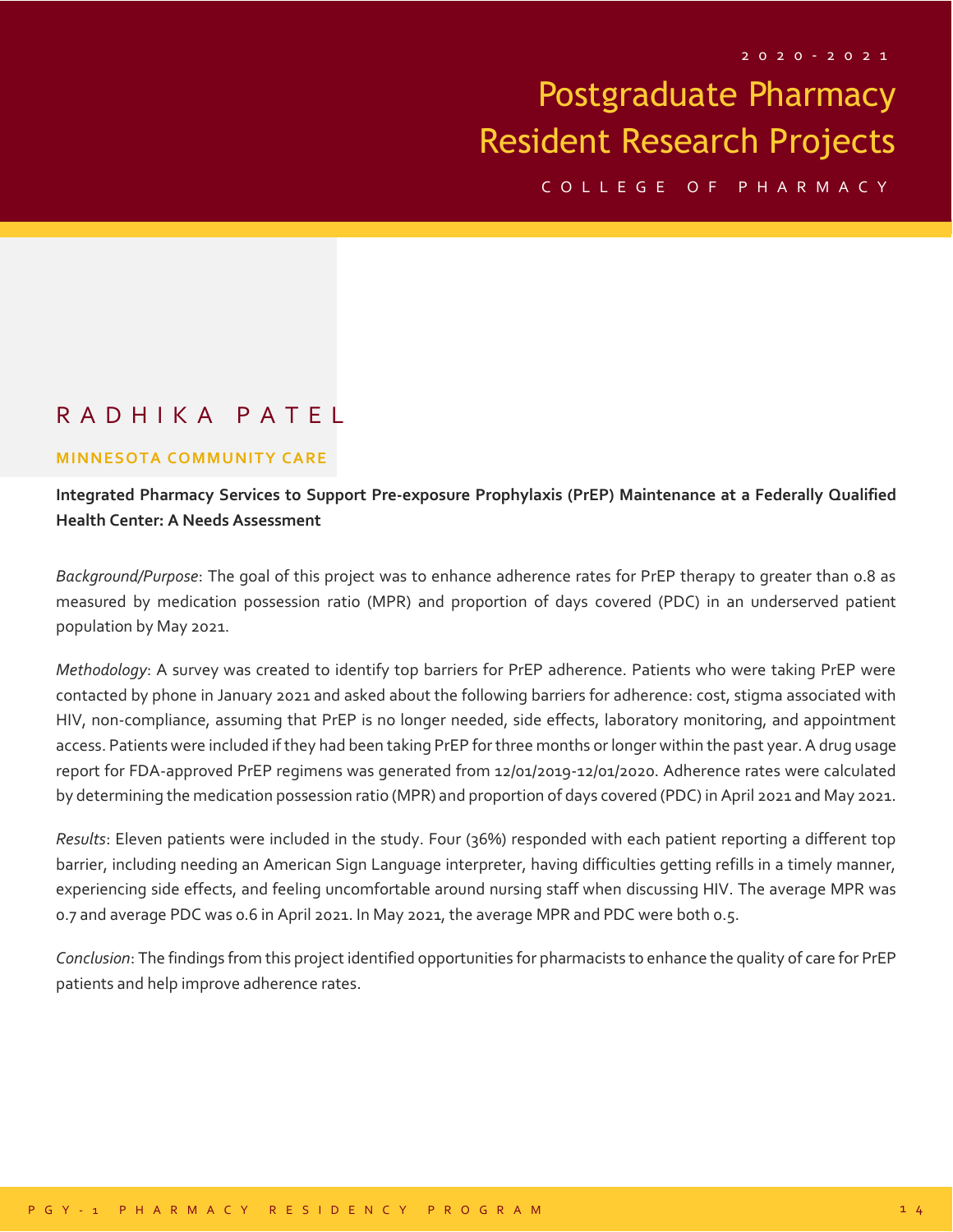C O L L E G E O F P H A R M A C Y

## CAITLIN PEDERSON

#### **FAIRVIEW PHARMACY SERVICES**

#### **Exploring Characteristics of Patients who Received Medication Therapy Management**

*Background/Purpose*: Primary Care Transformation (PCT) aims to provide high quality, accessible, collaborative, and efficient healthcare to patients. MHealth Fairview (MHFV) began transitioning to PCT in 2018 with a goal of proactively identifying patients who would benefit from medication therapy management (MTM) services. An algorithm was later implemented to MHFV physicians to refer patients to MTM. This study aims to evaluate characteristics of patients who saw MTM pharmacists by whether or not they met algorithm criteria, post hoc, to determine if the referral algorithm may necessitate additional criteria.

*Methodology*: Patients seen by MTM pharmacists at the Eagan and Apple Valley MHFV clinics from May 2019-February 2020 were identified and categorized as to whether they met the newly-established referral criteria for MTM, post hoc. Multiple logistic regression examined differences between patients who met criteria and those who did not; a subset of charts was reviewed to evaluate supplementary information.

*Results*: Patients who saw MTM pharmacists without meeting referral criteria were more likely to be over 65 years old, have heart disease, osteoporosis, digestive issues, genitourinary issues, have experienced an injury, or take antineoplastic medications. Diabetes was indicated in the majority of MTM referrals and drug therapy problems.

*Conclusion*: Additional criteria based on patient age and comorbidities may be warranted within newly-established MTM referral criteria to provide greater benefit to patients and bolster their outcomes. Further studies are needed to precisely characterize that criteria, as well as determine circumstances where other care team members, such as diabetes educators, may provide greater benefit.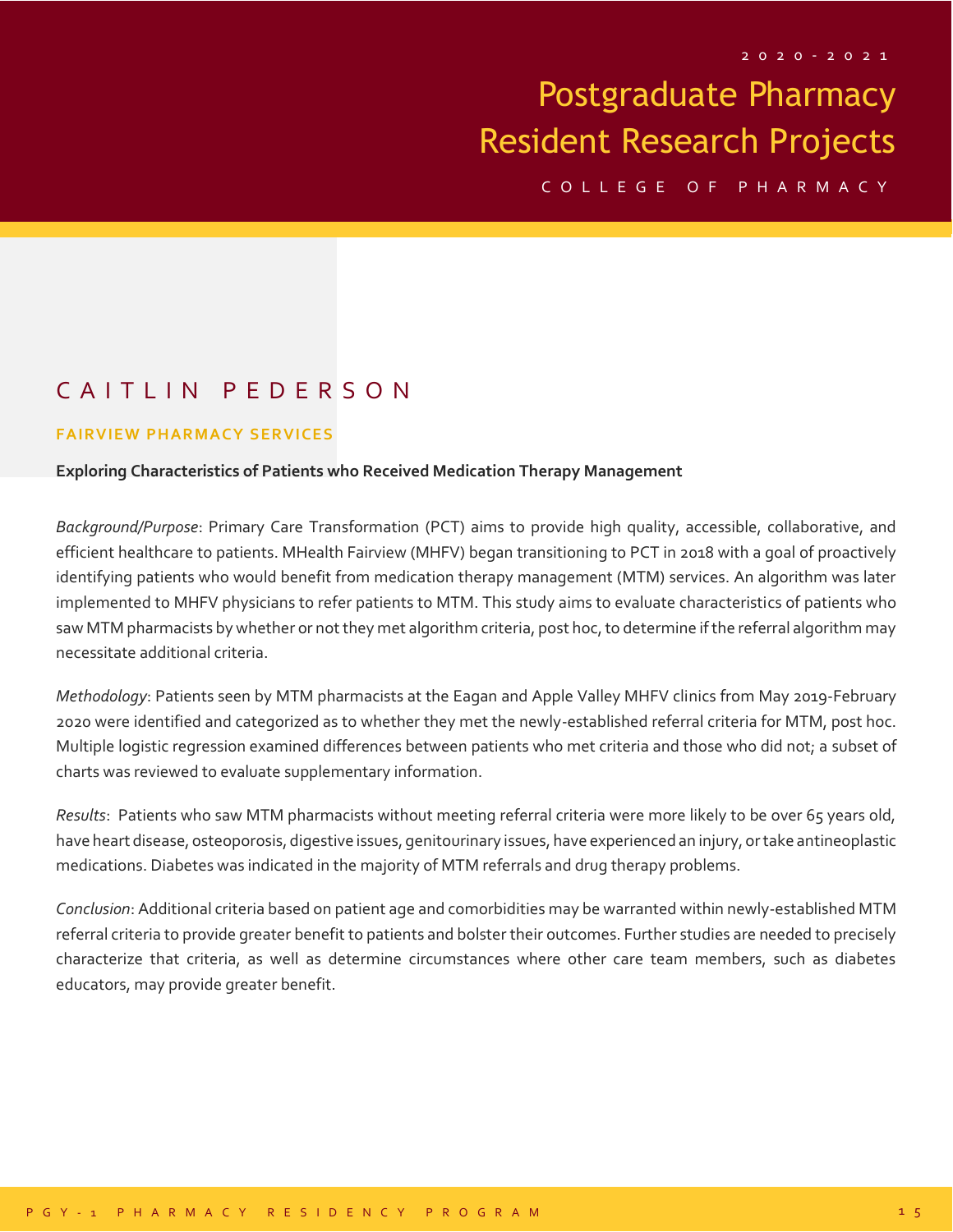C O L L E G E O F P H A R M A C Y

## S A M A N T H A R U S S O

#### **GOODRICH PHARMACY**

#### **Monitoring Safety and Efficacy of Low-Dose Naltrexone for Pian in a Community Pharmacy**

*Background/Purpose*: The purpose of this project was to integrate a process into a community pharmacy's workflow to improve monitoring during initiation and titration of low dose naltrexone (LDN), a non-opioid alternative medication to treat pain.

*Methods*: Patients who received a new prescription for LDN to be compounded at Goodrich Pharmacy underwent an initial consultation with the resident. Education on LDN was provided, including mechanism of action, potential side effects, and necessity of titration. Additional monitoring and assessment included a Pain, Enjoyment, General Activity (PEG) assessment and adverse effects. Monitoring occurred before initiation and at pick up each month to monitor for efficacy and safety.

*Results*: Twelve patients were assessed and monitored while initiated and titrating LDN for pain. Types of pain included were fibromyalgia, joint pain, general pain, and spondylosis. PEG scores decreased for four out of twelve patients with change from baseline of 50%, 11.1%, 100%, and 44% respectively. Six patients have titrated and remain on a stable dose of LDN at the completion of this study. Side effects were reported by two patients of vivid dreams and drowsiness, neither of which required discontinuation of LDN.

*Conclusion*: The results of this study align with past research to conclude that LDN is a viable, safe, non-opioid alternative for pain, although sufficient time must be given for efficacy. LDN was effective at reducing PEG scores for less than half of the patients studied, many limitations exist in this research including a small sample size and short follow-up period.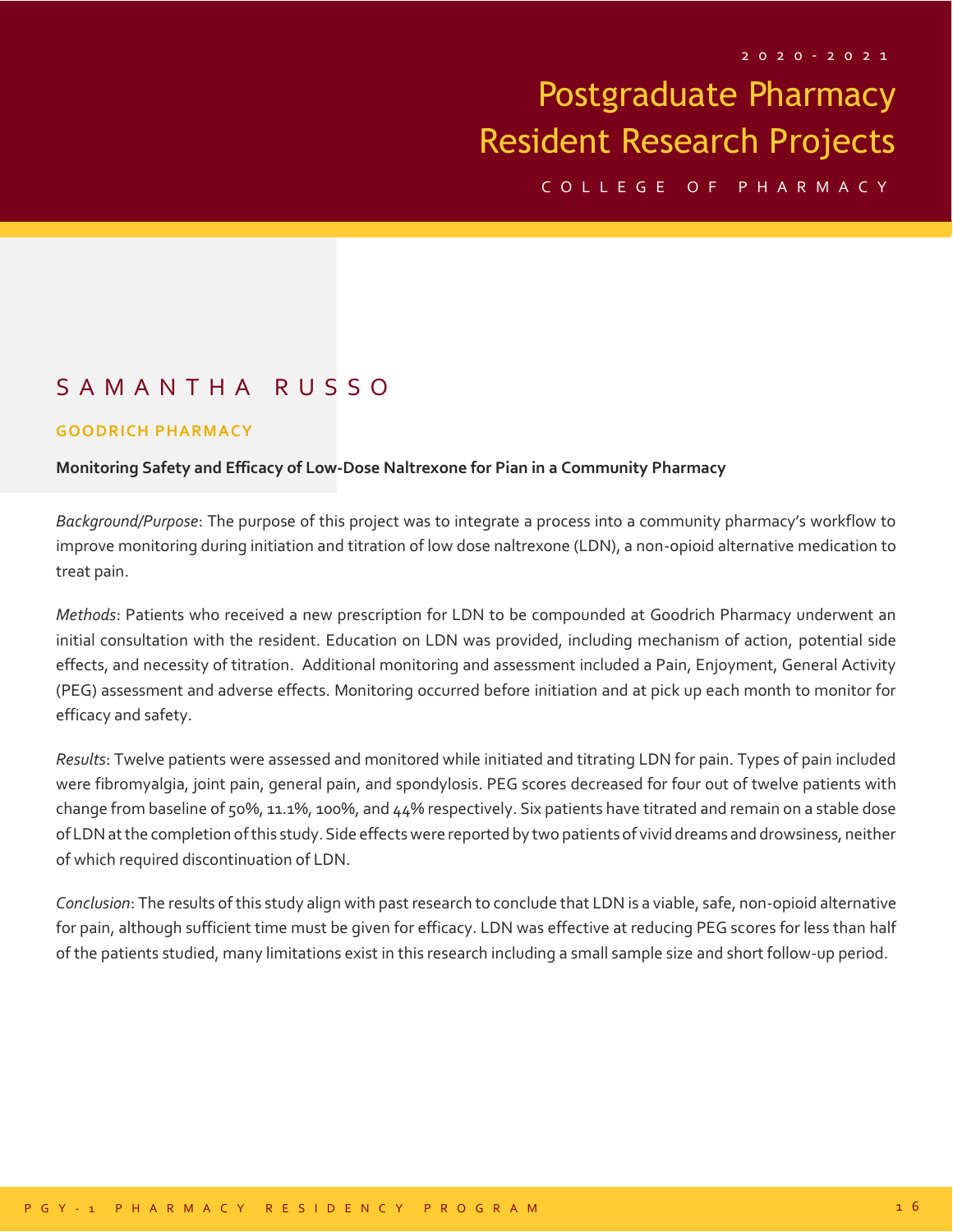C O L L E G E O F P H A R M A C Y

## C O L T O N S H A R P

#### **WALGREENS/UMP BETHESDA**

### **Creating the Foundations of a Pharmacist Administration Protocol in a Community Chain Pharmacy: A Continuous Quality Improvement Project**

Mental health conditions negatively impact many people. One answer to this problem has been the use of medications, including long-acting injectable antipsychotics (LAIAs). Due to adherence issues and lack of access to medication administration, their use is not as widespread as it potentially could be, despite their improvement on adherence and decrease in hospitalization rates. Minnesota legislation allows for pharmacists to inject medications for the use of mental health, but their services are not being utilized to the fullest extent. A survey was designed to evaluate provider interest and prescribing habits of these agents. The aim of this project is to determine the interest in, and feasibility of a pharmacist-led LAIA administration program. The survey was distributed electronically through the Qualtrics platform to providers, who were identified via internal records and through a local health system. Descriptive statistics of trends and answer choices were utilized. Fifteen respondents were recorded for analysis. Fourteen providers (93.3%) indicated they agreed to the notion that their patients would benefit from a medication administration program. Ten responders (66%) indicated that they do not currently prescribe LAIAs, nine of which endorsed that medication administration was not offered at their practice site. The main barrier appears to be the lack of availability of administration services, indicated by 60% of respondents. When asked if they would utilize programs such as this, 13 (86.7%) suggested that they would. Thus, interest in this program appears to be present, and prescribers may utilize this service if offered to their patients.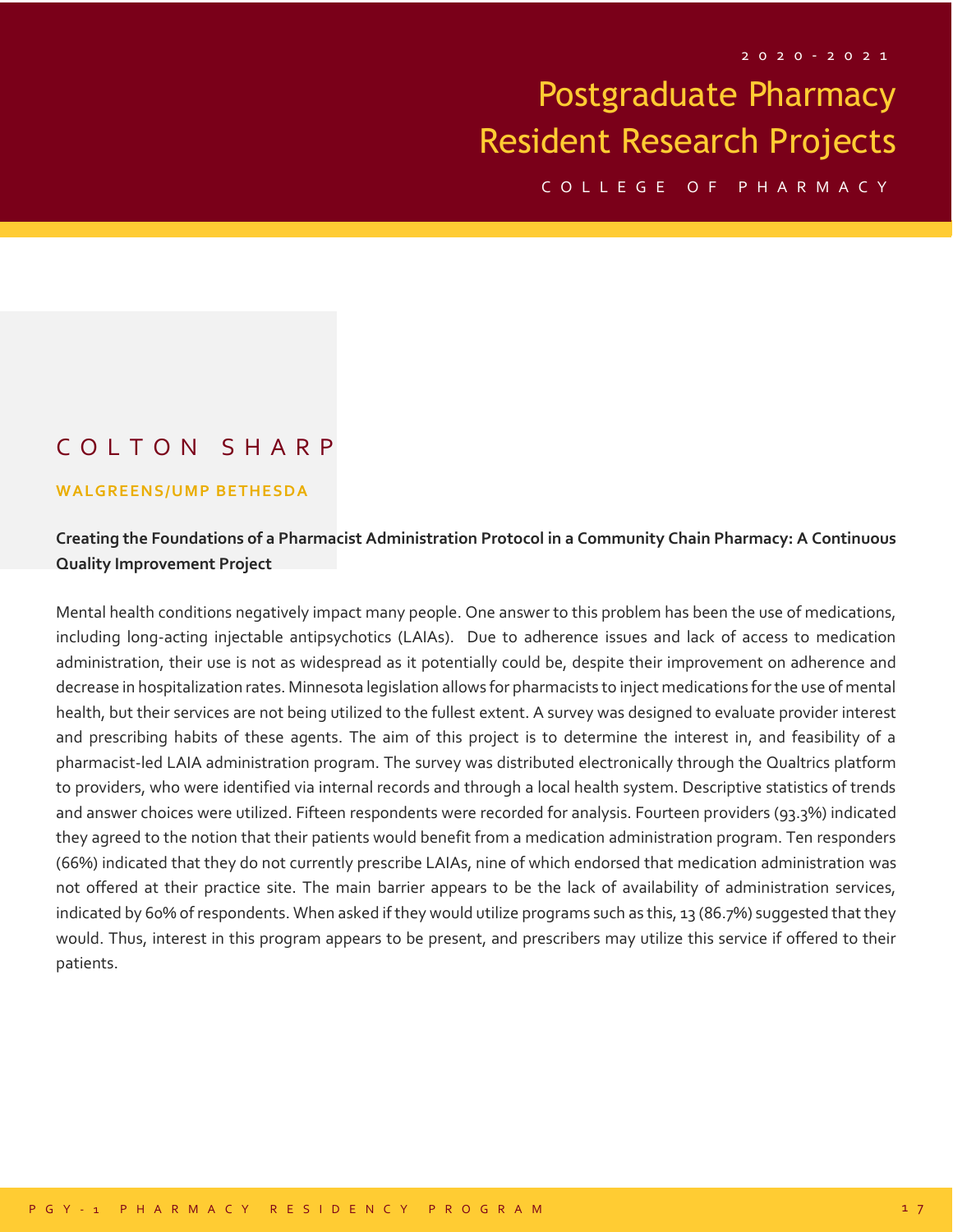C O L L E G E O F P H A R M A C Y

## E L I Z A B E T H T U P P E R

#### **ST. CLOUD VETERANS AFFAIRS HEALTH SERVICES**

### **Optimization of Inhaled Corticosteroid Use in Chronic Obstructive Pulmonary Disease at St. Cloud Veteran's Affairs Health Care System**

*Background/Purpose*: Reduce the number of veterans prescribed inhaled corticosteroid (ICS) therapy without concurrent long-acting muscarinic agonist (LAMA) or long-acting beta agonist (LABA) therapy for chronic obstructive pulmonary disease (COPD) by 40% by the end of April 2021.

*Methodology*: The project team, led by the pharmacy resident, obtained a report from the electronic health record including all veterans receiving prescription medications through the St Cloud Veterans Affairs (VA) who were receiving ICS therapy without concomitant LAMA or LABA therapy. Based on information collected from literature review, discussion with the on-site pulmonologist, and initial chart reviews, the pharmacy resident synthesized a clinical decision tree tool. This tool was aimed to assist the patient-aligned care team (PACT) pharmacists in optimizing ICS therapy. The tool was piloted and validated by an initial group of pharmacists and improvements were made prior to widespread use. PACT clinical pharmacy specialists tracked outcomes of patient encounters while using the tool.

*Results*: The project team identified 81 patients receiving ICS therapy without concurrent LAMA or LABA therapy. Six patients were excluded due to death. 49 patients were impacted by clinical pharmacy specialist interventions using the clinical tool created during the project. 35 chart reviews were conducted and fourteen telephone visits were completed. Of the 35 chart reviews, ten patients had therapy aligning with guidelines. Thirteen chart reviews resulted in scheduling of a clinical pharmacy specialist visit that had not yet been completed at the time of data collection. Of the fourteen telephone visits completes, twelve resulted in recommendations for therapy modifications. Nine of the twelve patients accepted recommendations. Ten of the fourteen patients will continue to follow up with the clinical pharmacy specialist. Seven of the 49 patients reviewed were found to have asthma/COPD overlap or asthma as the primary therapy-guiding diagnosis. Five of the 49 patients reviewed were found to have other pulmonary disease(s) being treated by ICS therapy. Overall, 49 patients were impacted out of the 75 living patients identified on the COPD dashboard (65%), meeting the project's goal of impacting 40% of patients receiving ICS therapy without concomitant LAMA or LABA therapy.

*Conclusion*: The St Cloud VA identified use of ICS therapy that does not align with GOLD guideline recommendations as an area for practice and quality improvement. Following completion of the resident's one-year quality improvement project, PACT pharmacists can utilize population management time to evaluate patients receiving ICS therapy for COPD to ensure appropriate utilization, using tools and information provided from the residency project. A clinical tool to help manage COPD patients will improve quality of care provided with the goal of decreasing the number of inappropriate ICS therapy prescriptions.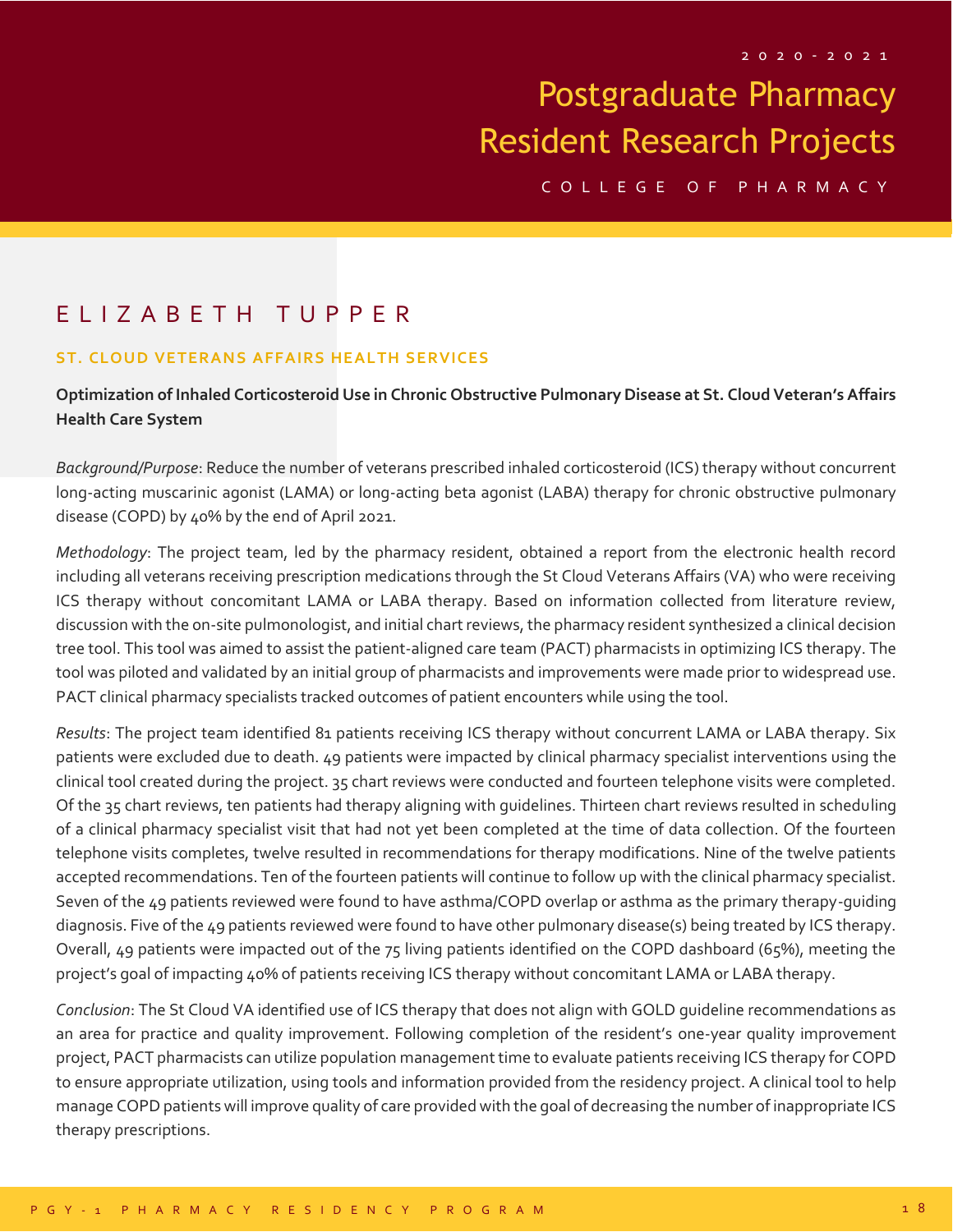C O L L E G E O F P H A R M A C Y

## A L E X A N D R A V E C C H I A

#### **FAIRVIEW PHARMACY SERVICES**

#### **Pilot Study of a Pharmacogenetics Testing Service within Primary Care**

*Purpose*: Design and implement a pharmacogenetics (PGx) testing service in primary care in order to enhance provider knowledge of PGx, standardize testing, and increase pharmacist involvement in result interpretation.

*Methods*: Education was presented to providers, pharmacists, and clinic support staff. Education focused on clinical utility of PGx testing, identifying patients that may benefit from testing, testing workflow, and interpreting results. Workflow began with providers identifying patients for PGx testing and placing an order utilizing a SmartSet within the electronic health record. Once the test was completed, a pharmacist met with each patient to explain the results and make medication changes if necessary.

*Results*: Thirty-four providers participated in live or pre-recorded education sessions for PGx training. Of these, 12 completed a pre-survey and 9 completed a post-survey regarding the education. Providers' confidence in identifying patients that may benefit from PGx testing increased from a median of 2.5 to 4 on a Likert scale of 1 to 5 (1 being not at all confident and  $\zeta$  being extremely confident). Twenty orders for PGx testing were placed. Ninety percent of the tests were related to a mental health diagnosis. Medication changes were made by the pharmacist or suggested to the provider for 12 of the 20 patients.

*Conclusions*: Providers' knowledge of PGx testing was increased through live and pre-recorded education sessions, and providers expressed satisfaction with the training. Mental health concerns continue to be a driving force for PGx testing within primary care clinics, although utilization of PGx testing remains low.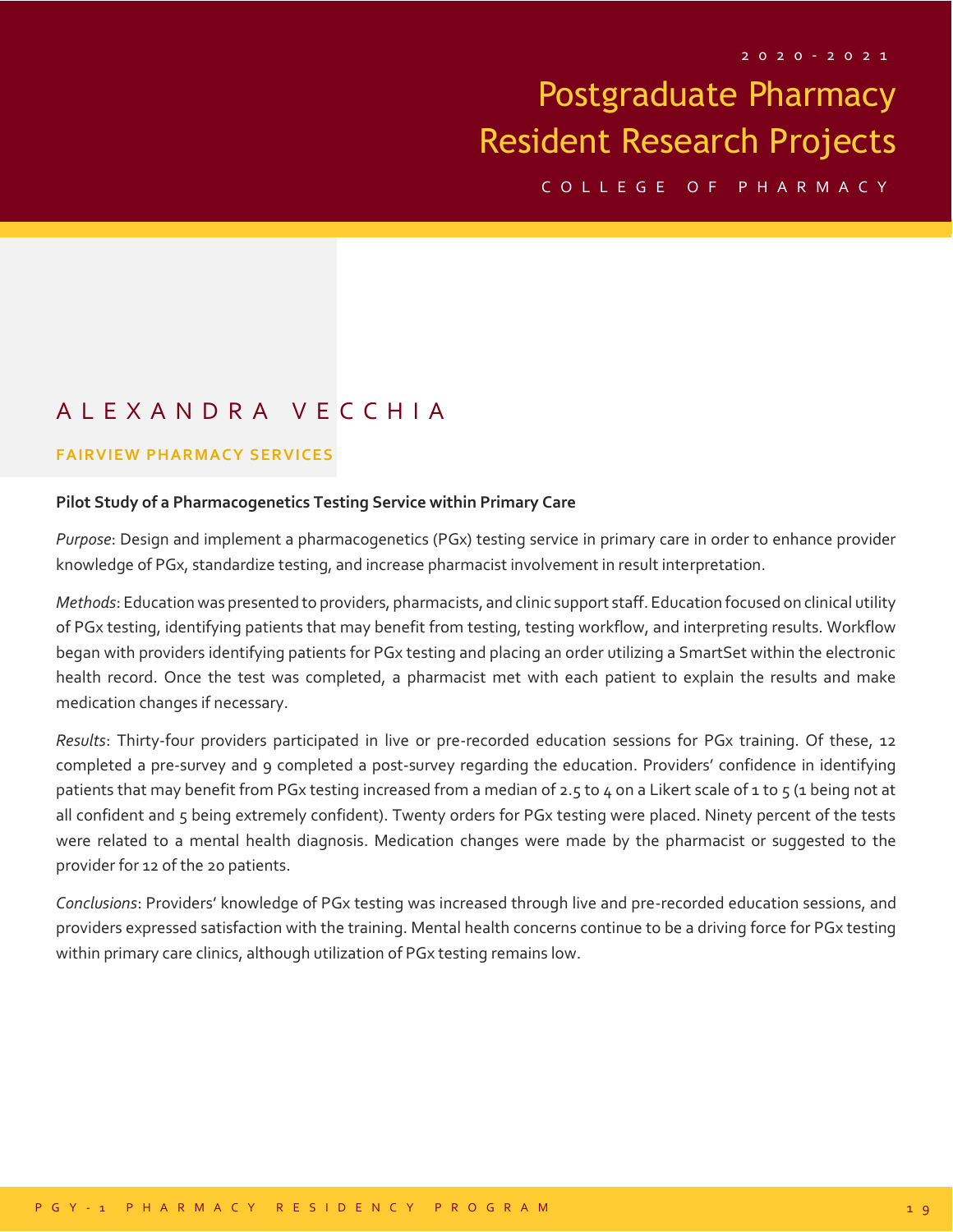C O L L E G E O F P H A R M A C Y

### B R I D G E T W I L L I A M S

#### **ALLINA HEALTH**

### **Impact of Health-Related Social Needs in Identifying Patients for Pharmacist-Led Comprehensive Medication Reviews**

*Objective*: Integrate significant health-related social needs (HRSNs) into Allina Health's Medication Therapy Management patient case-finding tool to increase the monthly number of patients identified for comprehensive medication review (CMR) services by 10% by May 2021.

*Methodology*: Medicaid-insured adult patients who completed an HRSN screening questionnaire and received a pharmacist-led CMR between June 2018 and March 2020 were included in an initial retrospective analysis to determine the impact of HRSNs on the number of medication therapy problems (MTPs) documented during a CMR. Five HRSNs were examined: housing instability, food insecurity, transportation need, interpersonal safety, and utilities need. HRSNs with a statistically significant effect on number of MTPs were incorporated into the patient case-finding tool. The number of additional patients identified with HRSN factors was compared to the current monthly patient lists generated for targeted CMR outreach.

*Results*: Housing instability and food insecurity had a significant impact on the number of MTPs documented during CMRs. When housing instability and food insecurity were incorporated into the parameters used to sort patients for outreach for pharmacist-led CMR, an additional 85, 2, and 26 unique patients were identified in March, April, and May 2021, respectively. On average, approximately 37 new patients were identified monthly for outreach.

*Conclusions*: Incorporating HRSNs into the case-finding tool identified additional patients who would benefit from CMR services to optimize chronic disease management and prevent adverse health outcomes. Current algorithms for identifying patients for CMR outreach may be inadequate in considering socioeconomic factors and their impact on individual and population health.